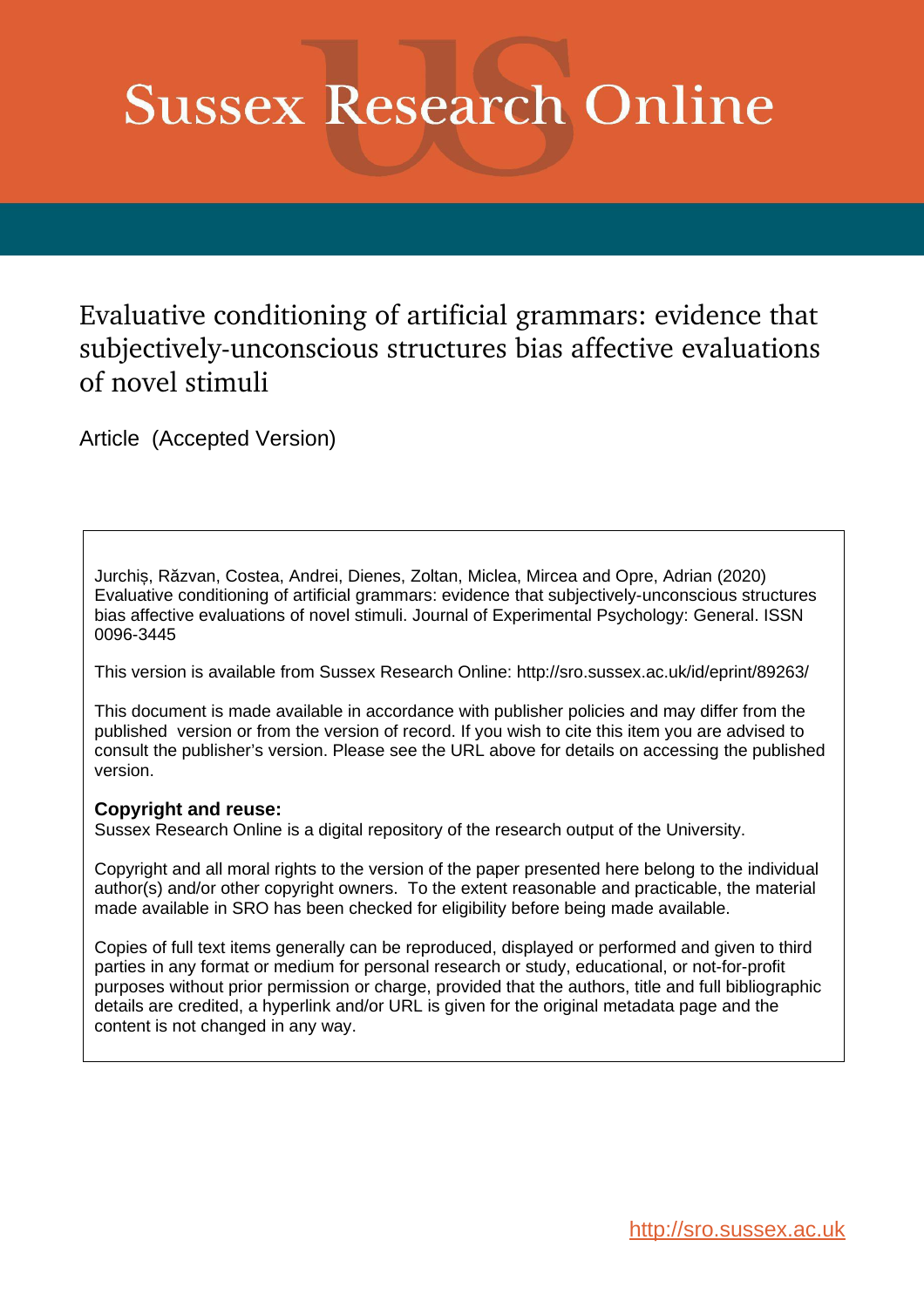# Evaluative conditioning of artificial grammars: Evidence that subjectively-unconscious structures bias affective evaluations of novel stimuli

### Răzvan Jurchiș, Andrei Costea, Zoltan Dienes, Mircea Miclea, Adrian Opre

Evaluative conditioning (EC) refers to the acquisition of emotional valence by an initially-neutral stimulus (conditioned stimulus;CS), after being paired with an emotional stimulus (unconditioned stimulus; US). An important issue regards whether, when participants are unaware of the CS-US contingency, the affective valence can generalize to new stimuli that share similarities with the CS. Previous studies have shown that generalization of EC effects appears only when participants are aware of the contingencies, but we suggest that this is because (a) the contingencies typically used in these studies are salient and easy to detect consciously, and (b) the performance-based measures of awareness (so-called "objective measures"), typically used in these studies, tend to overestimate the amount of available conscious knowledge. We report a preregistered study in which participants  $(N = 217)$  were exposed to letter strings generated from two complex artificial grammars that are difficult to decipher consciously. Stimuli from one grammar were paired with positive USs, while those from the other grammar were paired with negative USs. Subsequently, participants evaluated new, previously-unseen, stimuli from the positively-conditioned grammar more positively than new stimuli from the negatively-conditioned grammar. Importantly, this effect appeared even when trial-by-trial subjective measures indicated lack of relevant conscious knowledge. We provide evidence for the generalization of EC effects even without subjective awareness of the structures that enable those generalizations.

#### **Preregsitration** <https://osf.io/cbdu6> **Supplementary materials:** <https://osf.io/5jgwp/>

*Keywords:* evaluative conditioning; generalization; artificial grammar learning; implicit learning; emotion

Evaluative conditioning (EC) is defined as the acquisition of positive or negative affective valence by an initially-neutral stimulus (conditioned stimulus; CS), due to its co-occurrence with a positive or negative stimulus (unconditioned stimulus; US) (e.g., Levey & Martin, 1975). Decades of research have shown that

Correspondence should be addressed to Răzvan Jurchiș: email: [razvanjurchis@psychology.ro;](mailto:razvanjurchis@psychology.ro) postal address: Institute of Psychology, 37 Republicii Street 400015, Cluj-Napoca, Romania

this process can influence evaluations of initially-neutral persons, social categories, brands, and various other types of stimuli (Hofmann et al., 2010).

Most EC studies try to change the affective valence only for the specific CSs that are paired with the USs. However, in order for EC to have a significant impact in daily life, the effect must also generalize to previously-unseen stimuli that share similarities with the presented CSs (Hütter & Tigges, 2019; Unkelbach, Stahl, & Forderer, 2012). Moreover, a core objective for EC research has been to determine whether the conditioning (e.g., Sweldens, Corneille, & Yzerbyt, 2014) and the generalization (e.g., Glaser & Kuchenbrandr, 2017) effects can appear without the awareness of the contingencies formed between the CSs and the USs, because evaluations that are based on unconscious knowledge might have different properties from consciously-based ones: For example, the former could be more difficult to change, to integrate with information from other sources (cf. Aust, Haaf, & Stahl, 2019; Baars, 1997), to communicate to other persons (Mer-

Răzvan Jurchiș, Andrei Costea, Mircea Miclea, and Adrian Opre - Cognitive Psychology Laboratory, Department of Psychology, Babeș-Bolyai University, Romania

Zoltan Dienes - School of Psychology and Sackler Center for Consciousness Science, University of Sussex, UK

The present material has been posted as a preprint (https://psyarxiv.com/jkfu5/) and has been presented at the 8th Implicit Learning Seminar (Tromsø, Norway, June 6th - 8th, 2019). The authors would like to thank Olivier Corneille, Anthony Greenwald, and three other anonymous reviewers for their efforts towards improving the paper.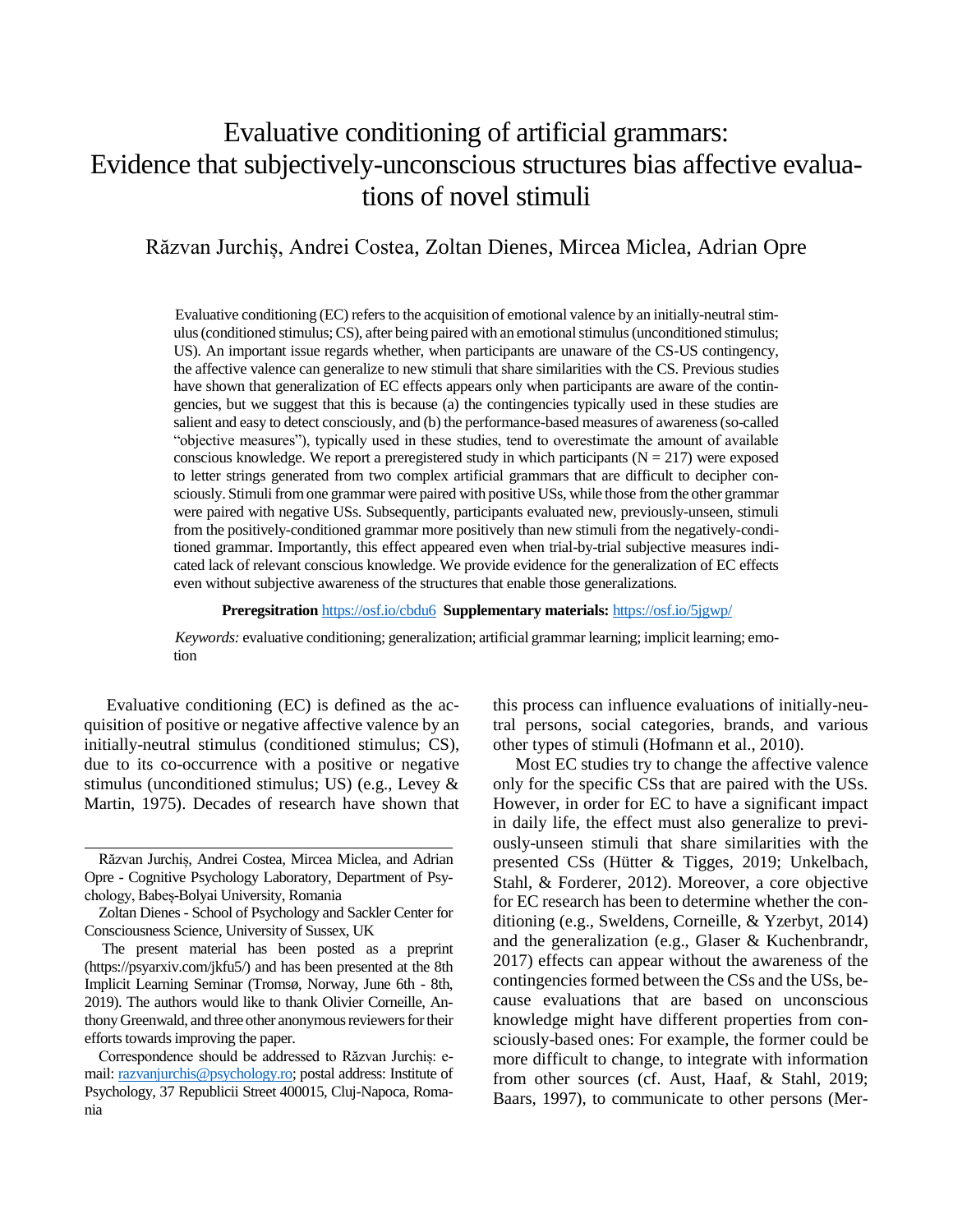cier & Sperber, 2018), to control or to prevent from influencing behavior (cf. Hütter, Sweldens, Unkelbach, & Klauer, 2012; Jacoby, 1991).

In order to test whether generalization can occur without awareness, Glaser and Kuchenbrandt (2017) presented participants with two groups of alien creatures. On their heads, members of one group had an antenna, while members of the other group had a triangleshaped object. When members of one group were paired with negative (or positive) images, even previously-unseen creatures that had the same object on the head, were evaluated more negatively (or positively). Thus, this study has found evidence for generalization to new stimuli, but only when participants were aware of the contingencies (i.e., remembered accurately which group of creatures was associated with which valence; for similar results, see Hütter, Kutzner, & Fiedler, 2014, and Hütter & Tigges, 2019). In conclusion, generalization of EC effects to new stimuli seems possible, but the available evidence largely shows that generalization is dependent on awareness (contrast Olson & Fazio, 2006; see Glaser & Kuchenbrandt, 2017, for a discussion).

We argue that, even if generalization of EC would be possible without awareness, most studies present participants with simple regularities that are easy to detect consciously: The CSs paired with a positive valence are easily distinguishable from those paired with negative valence [e.g., they belong to clearly different and salient categories (e.g., men versus women in Hütter et al., 2014) and/or are differentiated by obvious cues (e.g., Glaser & Kuchenbrandt, 2017)]. Furthermore, these generalization studies typically use socalled "objective" measures of awareness, which assume that, if participants identify accurately the valence the CSs have been paired with, they have conscious memory of the CS-US contingencies. However, these methods are biased towards overestimating the role of awareness in conditioning and in generalization effects (e.g., Sweldens et al., 2014; Sweldens, Tuk, & Hütter, 2017), because participants are able to identify accurately the valence from sources other than the conscious memories of the CS-US or CS-valence pairings: that is, from their affective reaction towards the CS (Hütter et al., 2012; Sweldens et al., 2014) and from implicit memory-based feelings of familiarity (Sweldens et al., 2017; Timmermans & Cleeremans, 2015).  $\overline{a}$ 

While alternative, subjective, measures of awareness have already begun to gain dominance in the study of EC (especially the process-dissociation method of Hütter et al.,  $2012$ <sup>1</sup>, these measures are more difficult to adapt to generalizations studies, so they have not penetrated the generalization literature. In sum, most previous studies on the generalization of EC (a) employed methods that favour the development of conscious knowledge, by using salient contingencies and, further, (b) used measures that are suspected to overestimate the amount of conscious knowledge available to participants.

In the present study, we propose an approach that employs more complex regularities that are difficult to detect consciously, but that are nonetheless learned, producing mostly unconscious knowledge. Also, starting from current theories of consciousness, such as Global Workspace and Higher-Order Thought theories, we use a subjective measure of awareness, which can be more specific in disentangling implicit from explicit influences (e.g., Dienes, 2012, LeDoux & Hofmann, 2018; contrast Shanks, 2005), if specific conditions regarding the sensitivity, relevance, immediacy and reliability of the measure are met (Berry & Dienes, 1993; Shanks & St John, 1994; Sweldens et al., 2014, 2017).

The regularities that we use are called artificial grammars, and consist of complex sets of rules that specify permitted, "grammatical", combinations of elements (Figure 1). In a typical Artificial Grammar Learning task (AGL; Reber, 1967), participants are presented with meaningless letter strings that, unknown to them, follow an artificial grammar. After exposure, participants are informed that the strings followed some rules, but nothing is disclosed about the rules' configuration. Then, they are presented with new strings, some of which follow the same grammar, some of which don't. Participants' task is to respond, for every string, whether it follows the grammar or not. The typical result is that participants are able to classify accurately new strings as "grammatical" or "non-grammatical", even when they rely on subjectively-unconscious knowledge of the grammar (e.g., Dienes & Scott, 2005; Ivanchei & Moroskina, 2018; Norman & Price, 2012; Scott & Dienes, 2008, 2010; contrast Shanks, 2005; although the task typically also produces some conscious knowledge). Moreover, several studies have shown that participants can learn two grammars, and classify new

<sup>&</sup>lt;sup>1</sup> Although it has not been explicitly framed as a subjective method, the process-dissociation method developed by Hütter et al. (2012) is a subjective measure of awareness, since it requires participants to respond contingent on their own assessment of their mental states. That is, for each CS, they have to introspectively as-

sess whether they have explicit memory for the CS-valence association. In the Exclusion task, if they remember consciously the CSvalence association, they have to respond contrary to their memory of the CS-valence association; if they do not remember the valence, they have to respond according to their attitude towards the CS.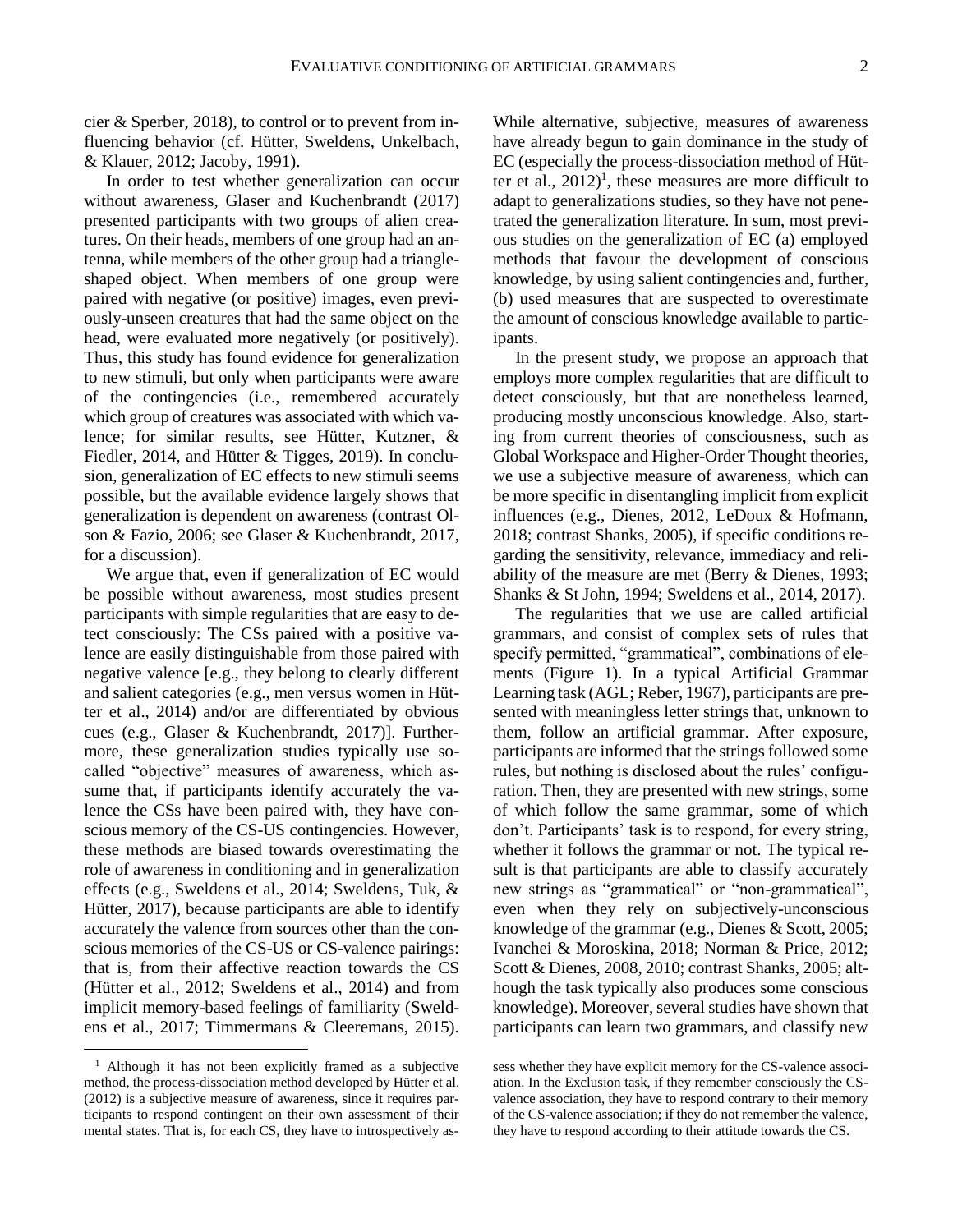strings according to any of the two grammars (e.g., Dienes, Altmann, Kwan, & Goode, 1995; Norman, Scott, Price, & Dienes, 2016).

#### **The Present Study.**

We propose a task in which, in an acquisition/conditioning phase, strings generated according to one grammar are paired with negative stimuli, while strings generated according to the other grammar are paired with positive stimuli. For brevity, we call the grammar associated with negative stimuli "the negative grammar", and the grammar paired with positive stimuli, "the positive grammar". We assume that participants will acquire structures coding the relations between the elements of the grammars, and between the elements of established CS-US or CS-valence relations, the evaluated strings in our task can be made more or less pleasant by the relations between grammatical elements in their composition and a valence (e.g., between the fragment RTV and a positive valence). Note that, even if participants learned some elements of the grammar (e.g, that TV appeared after R), if they did not also learn that those elements were related with a valence, the generalized EC effect could not appear. In conclusion, we are interested, for each string, whether participants are aware of the *relations between elements of the grammar and the valence*, which make the string more or less pleasant. Participants can be unaware of these relations for two reasons: First, because they are unaware of the grammar, hence they have no conscious



*Figure 1. The artificial grammars used in the present study (Dienes et al., 1995; Reber, 1967; Norman et al., 2016). Strings are generated by following the order permitted by the arrows. For example, XMXRTVM is consistent only with grammar A and XMVTRXM is consistent only with grammar B.* 

the grammar and the positive/negative affect. Accordingly, in a subsequent test phase, we expect that participants will evaluate *new* strings that follow the "positive grammar" more positively, compared to new strings that follow the "negative grammar". In this case, it means that we have obtained a generalizable conditioning effect, because participants evaluate previously-unseen strings.

EC research is typically interested whether conditioning effects occur when participants do not remember consciously (a) the *specific US* the evaluated CS has been paired with and/or (b) *the valence* the evaluated CS has been paired with (e.g., Sweldens et al., 2014). In contrast, in our task, participants do not evaluate CSs that have been directly paired with a US or with a valence; they evaluate stimuli that contain elements from a grammar that has been associated with a valence. Therefore, while in standard EC and EC generalization studies the CSs are made more or less pleasant by the

 $\overline{a}$ 

content to consciously relate with the valence. Second, because, even if they are aware of the grammar, they are unaware of whether it was paired with a positive or a negative affect.<sup>2</sup>

If we detect an EC effect in the absence of awareness, this would mean, more specifically, that participants generalize their evaluations towards new stimuli without being aware of the relations between the elements of the grammar and the affective valence, which enable them to make those generalizations.

Our conceptualization and measure of awareness is based *on Global availability/global workspace* (Baars, 1997; Dienes, 2012; Shea & Frith, 2019), and, even closer, on *Higher-order thoughts*theories of consciousness (e.g., Rosenthal, 2005), which assume that, in order to be aware of a mental content, one has to have the representation that one has the content (see Dienes, 2008a, 2012; Dienes & Scott, 2005). Accordingly, we probe the existence of these meta-representations that are necessary for consciousness, by asking participants

<sup>2</sup> These two reasons are analogous to the reasons for unawareness from typical EC and EC generalization studies: Participants could be unaware of the CS-valence relations either because (1) they cannot remember consciously whether the CS has been presented in the

conditioning phase, thus they have no conscious content to consciously relate with a valence or (2) they remember having seen the CS, but cannot remember whether it was paired with positive or with negative affect.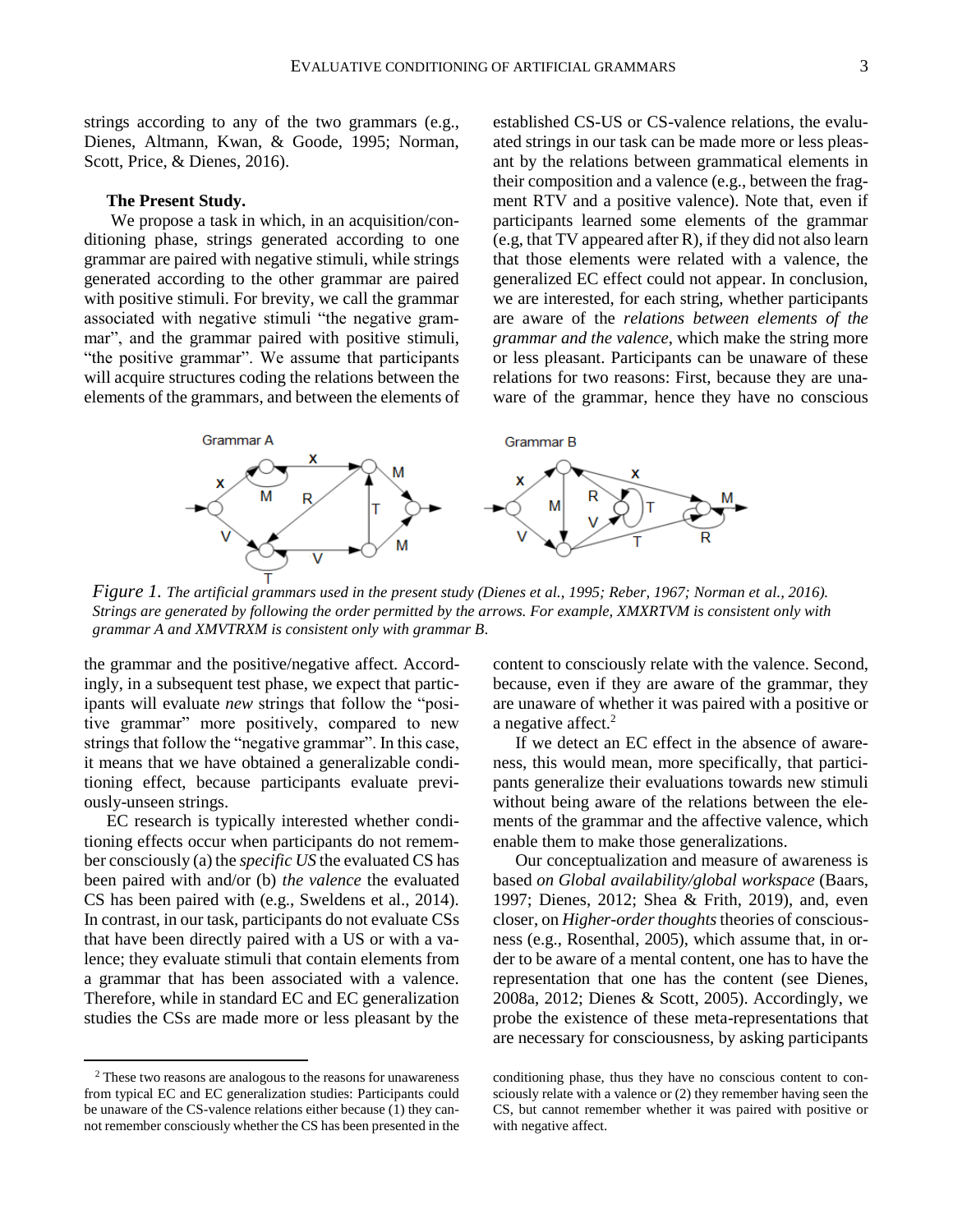to report what they know about their knowledge of the structures coding the relations between elements of the grammar and a valence, that make the string likable or dislikeable. If participants exhibit, objectively, knowledge of the structures (inferred from the differential liking of strings that follow the positive versus the negative grammar) when they claim that they do not have the knowledge, it means that their knowledge of the structures is unconscious (cf., e.g., Dienes, 2012; Dienes & Scott, 2005; Ling et al., 2018; Seth, Dienes, Cleeremans, Overgaard, & Pessoa, 2008). We use a subjective measure of awareness, since we require participants to discriminate between their own mental states. Although subjective measures of awareness have been previously criticized in the context of EC research, it was typically not their subjective character, per se, that has been criticized. Rather, the target of the criticism has been the relatively low sensitivity of the specific scales used. For instance, they probed the presence of conscious knowledge via open-ended questions, which were presented only at the end of the experiment. Hence, participants might underreport conscious knowledge (e.g., Sweldens et al., 2014). As presented in the Method section (and in Supplementary C), our measure of awareness differs substantially from the subjective measures previously used in EC research, and is specifically tailored to address limitations of past measures, in the context of our task.

We hypothesized that (i) there will be an overall conditioning effect, (ii) a conditioning effect based on unconscious knowledge and, also, (iii) a conditioning effect based on conscious knowledge. Furthermore, we compared the unconscious with the conscious effects, in order to determine (iv) whether awareness enhances the generalization of the EC.

#### **Method**

The hypotheses, procedure, data collection, and statistical analyses were preregistered here: <https://osf.io/cbdu6/>

#### **Participants**

A number of 240 undergraduate students from a Romanian university underwent the task, in exchange for course credit; 23 failed the attention/engagement checks (see Procedure), therefore the final sample is composed of 217 participants (176 women,  $m_{\text{age}}$ = 19.94 years,  $SD = 4.14$ ).

#### **Materials**

We employed the two grammars depicted in Figure 1, and took the strings from Norman et al. (2016). In the acquisition/conditioning phase, we presented 32 strings from each grammar. In the test phase, participants had to evaluate 20 strings from each grammar. In the acquisition phase, the strings from one grammar were always presented together with negative images, while the strings from the other grammar were always presented with positive images. For counterbalancing, for some randomly-determined participants, grammar A was the positive grammar (and grammar B the negative one); conversely for the rest of participants. We used 23 positive and 23 negative images, taken from IAPS (Lang et al., 1997), NAPS (Marchewka et al., 2014), and OASIS (Kurdi et al., 2017) (see Supplementary A for the list of images and strings). It was randomly determined which particular image appeared with which particular string.

#### **Procedure**

The study was conducted according to the regulations of Babeș-Bolyai University's Research committee and with the APA Ethical guidelines. All participants gave written consent. Data were collected online, using gorilla.sc (Anwyl-Irvine et al., 2019). All instructions and response options were presented in Romanian (the original Romanian version and a translated English version are presented in Supplementary A).

**Acquisition/conditioning phase.** In this phase, participants were expected to learn both grammars and to associate them with emotions. On each trial, the emotional image appeared first. Then, after 1.5 seconds, the string appeared just below the image. The string remained on the screen, together with the image, for 7.5 seconds, then the next trial began automatically. Participants were instructed to memorize which string appears together with which image. They were not informed that there are regularities in how the strings were constructed or that they would have to do a subsequent affective evaluation task.

The acquisition phase was divided in four blocks: two for grammar A and two for grammar B. After each block, participants had a 30 seconds break. In each block, participants were exposed to all 32 strings from one grammar, each string being paired with an emotional image. Thus, in each block, the participant saw strings that followed only one grammar and images that had only one valence (positive or negative), in order to facilitate learning the grammar, by reducing interference with the other grammar and to benefit from emotional carry-over effects. It was randomly determined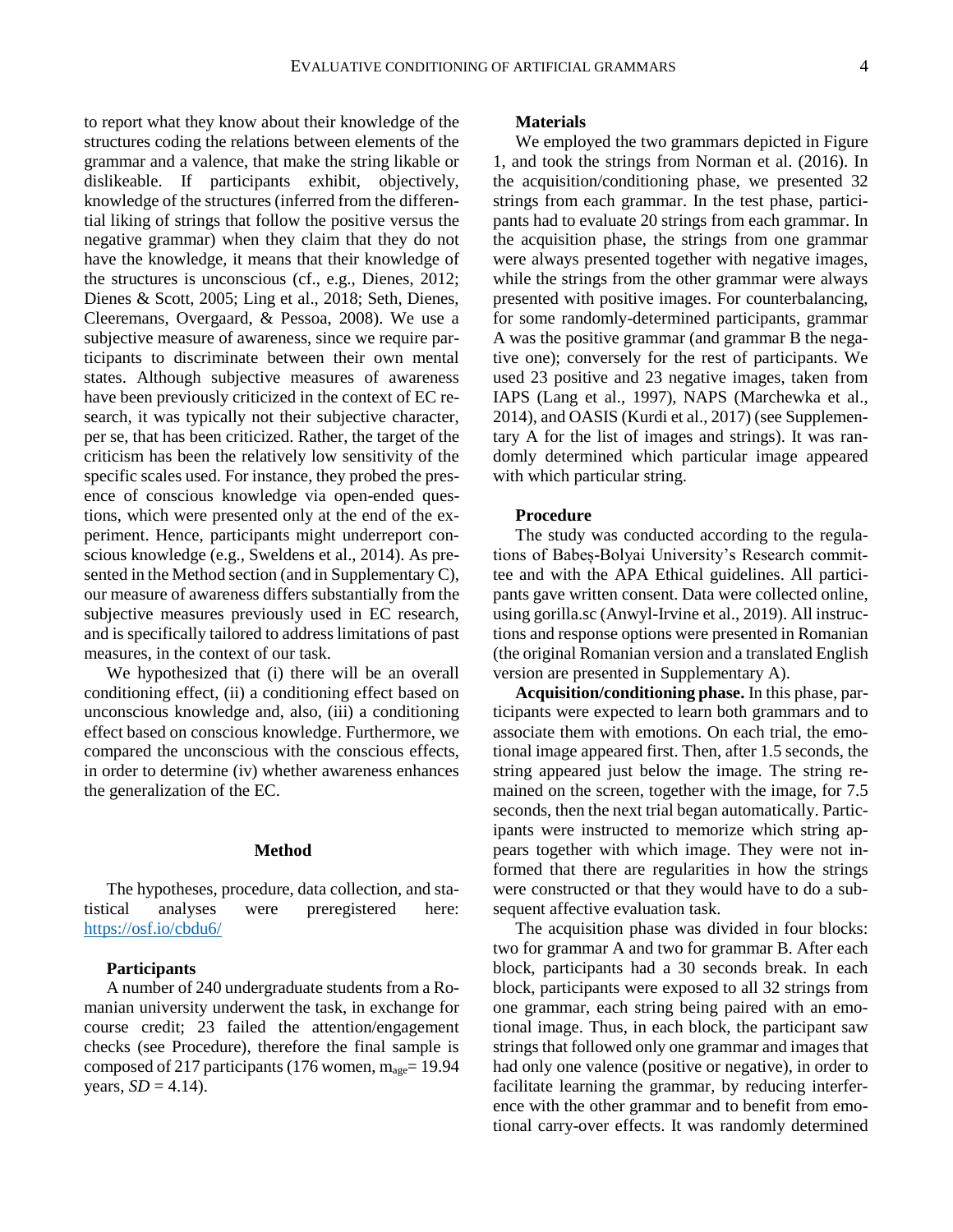whether the participant was exposed first to the grammar associated with the negative affect or to that associated with the positive affect.

At ten random moments in the acquisition, we presented, for attention/engagement check purposes, a string and an image, and asked participants whether the string and the image they saw in that moment were identical or not with those from the previous trial. If both were identical, the correct answer was "Yes". If either the string or the image was changed, the correct answer was "No". Based on the calibration from a pilot study, we excluded participants that made more than four mistakes.

**Test phase (valence rating and awareness measure).** Participants were presented with new letter strings, without images. They had to evaluate, for every string, *how much they like or dislike it,* using a Likert scale with values ranging from -5 (strongly dislike) to +5 (strongly like). The scale did not have a neutral point (i.e., zero was removed) because while piloting the task, participants reported that it felt strange to rate preference for meaningless strings of letters, and had the tendency to give neutral ratings. Therefore, by removing the neutral point, we intended to constrain participants to attend even very subtle positive or negative feelings towards the strings (see Eder, Krishna, & Van Dessel, *in press*, for a similar solution). After rating the string's valence, participants had to respond to an *awareness scale,* while the string was still on the screen*.* More specifically, we informed them that they might not know what makes some strings likeable/dislikeable, but that it is also possible that for some strings they might be aware of some "groups or patterns of letters" that make the strings likeable/dislikeable. The scale was adapted from awareness scales that are widely-used in AGL (e.g., Dienes & Scott, 2005; Norman et al., 2016; Wierzchon et al., 2012) and in reward learning/operant conditioning studies (e.g., Leganes-Fonteneau, Scott, & Duka, 2018):

*To what extent are you aware of what makes the string likeable/dislikeable for you?* 

*1- I don't have any clue about what makes it likeable/dislikeable* 

 $\overline{a}$ 

*2- I am more or less guessing what makes it likeable/dislikeable, but I could not describe what it is that makes it likeable/dislikeable*

- *3- I think I know what makes it likeable/dislikeable*
- *4- I know what makes it likeable/dislikeable*

Since the evaluation of a string could be influenced by *relations between a valence and elements of the grammar that were present in that string*, if participants are aware of these relations, they should be able to identify, in each string, the grammatical elements that carry the affective valence and that make the string pleasant/unpleasant. <sup>3</sup>

Responses 1 and 2 denote that participants are not aware of the structures that make the string likeable/dislikeable, while responses 3 and 4 indicate that participants have some conscious knowledge of the structures (cf. Dienes & Scott, 2005; Ramsøy & Overgaard, 2004; Leganes-Fonteneau et al., 2018; Wierzchon et al., 2012). In order to decrease the probability that participants would report as *unaware* trials in which they actually used conscious knowledge, but held with low confidence, we explicitly instructed them to use response 3 if they have some conscious knowledge, even if they do not have much confidence in it (see Supplementary C for more details regarding the relevance, sensitivity, and reliability of the scale).

Finally, we collected data regarding age, sex, education, and socio-economic status. More specific details regarding the Stimuli and the Procedure are presented in Supplementary A and in the preregistration form [\(https://osf.io/cbdu6/\)](https://osf.io/cbdu6/).

#### **Results**

We report both Bayes factors and significance tests; our conclusions will follow from the Bayes factors, though in all cases both approaches lead to the same conclusions. In the Bayesian analyses, by convention we interpret Bayes factors (*B*) between 0.33 and 3 as insensitive, *B* between 3 and 10 as providing moderate evidence, and  $B \ge 10$  as providing strong evidence for the alternative hypothesis (H1) over H0. Conversely, we interpret  $1/3 \leq B \leq 1/10$  as moderate evidence, and  $B \leq 1/10$  as strong evidence for H0 over H1.

For testing the first three hypotheses, the model of H1 used in the Bayesian analyses was a half-normal with the mode of zero and the *SD* equal to an expected raw effect size of 0.66 (accordingly, the Bayes factor is

<sup>&</sup>lt;sup>3</sup> One reviewer suggested that participants might be aware of these relations, but that they might not be aware of their influence. This is unlikely, since it would mean that a participant, for example, rates positively the string XMXRTVM, is aware that the fragment

RTV has been paired with a positive valence, has been informed that liking/disliking can be generated by groups/patterns of letters, but still responds s/he has *no clue* why s/he rated positively a string containing the fragment RTV.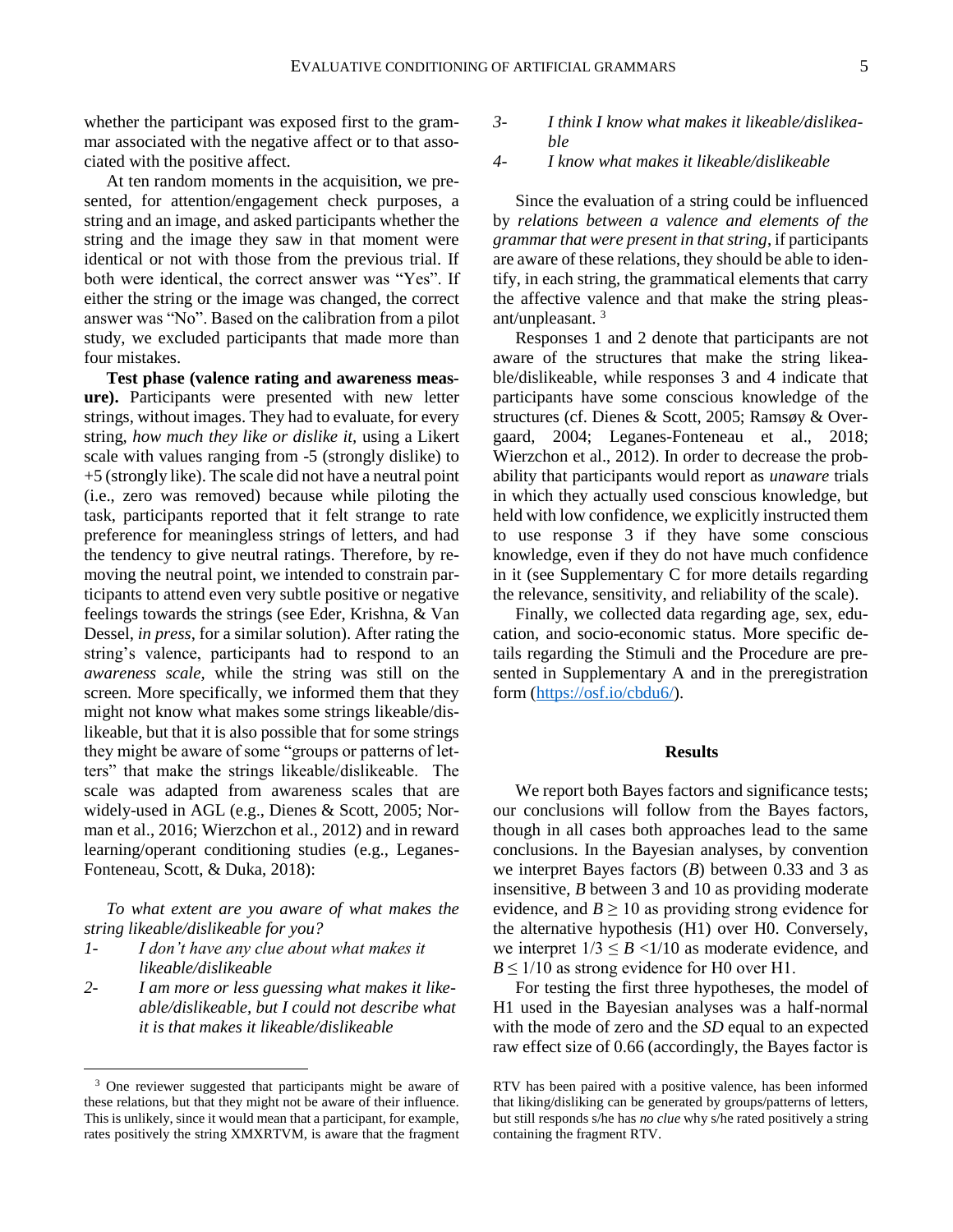| anı<br>۱e |  |
|-----------|--|
|-----------|--|

*Mean evaluative ratings received by strings from the positive and the negative grammar, split on different levels of awareness*

|                  | All responses<br>$(N = 217)$ | 1&2<br>$(N = 209)$ | $(N = 193)$     | $(N = 176)$     | 3&4<br>$(N = 182)$ |
|------------------|------------------------------|--------------------|-----------------|-----------------|--------------------|
| Positive grammar | 0.153(1.036)                 | $-0.279(1.166)$    | $-0.543(1.370)$ | 0.109(1.575)    | 1.218 (1.857)      |
| Negative grammar | $-0.386(1.119)$              | $-0.596(1.120)$    | $-0.788(1.287)$ | $-0.196(1.686)$ | 0.155(2.103)       |

Note. The values represent means and, those in parentheses, standard deviations. Ns refer to the number of participants that used a specific awareness level with strings from both the positive and the negative grammar and that were included in the analyses. Ns differ because not all participants had responses for all awareness levels. Numbers on the top row refer to awareness levels: **1 -** *I don't have any clue…;* **2** - *I am more or less guessing…;* **3***- I think I know…;* **4 -** *I know… .* 

noted as  $B_{H(0; 0.66)}$ ; e.g., Dienes, 2008b, 2014; see Supplementary B for the justification of this model, preregistered before data collection). Typically, we would report robustness regions for Bayes factors, but in what follows the results are so clear there was no need.

In order to determine whether there was an overall conditioning effect, we compared the ratings received by all strings that followed the positive grammar with those received by the strings that followed the negative one, irrespective of the conscious/unconscious basis of the evaluation. Table 1 presents mean evaluative ratings received by strings from negative and from positive grammars. A repeated-measures *t*-test revealed, as expected, that strings from the positive grammar were evaluated more positively than those from the negative grammar,  $t(216) = 7.69$ ,  $p < .00001$ , Cohen's  $d_z = 0.52$ ,  $m_{\text{diff}} = 0.538, 95\% \text{CI} [0.40; 0.67], B_{\text{H}(0; 0.66)} = 10^{12}.$ 

As in typical AGL studies (Dienes & Scott, 2005), most participants' responses (66.05%) were based on unconscious knowledge (i.e., responses 1 and 2 at the awareness scale). When testing whether there was a conditioning effect based on unconscious knowledge (Figure 2A), we found, again, that the strings from the positive grammar were evaluated more positively than those from the negative grammar,  $t(208) = 4.38$ ,  $p =$ .00001, *d<sup>z</sup>* = 0.30, *m*diff *=* 0.317*,* 95%CI [0.17; 0.46],  $B_{H(0; 0.66)} = 3,133.45.$ 

We found the same pattern when we analyzed separately responses 1 and 2. For response 1:  $t(192) = 2.34$ , *p =* .004, *d<sup>z</sup> =* 0.20, *m*diff *=* 0.245*,* 95%CI [0.06; 0.43],  $B_{H(0; 0.66)} = 9.53$ . For response 2:  $t(175) = 2.67$ ,  $p = .01$ ,  $d_z = 0.17$ ,  $m_{\text{diff}} = 0.305$ , 95%CI [0.05; 1.39],  $B_{H(0; 0.66)} =$ 5.41. The effect was also present when participants relied on conscious knowledge (responses 3 and 4 from



*Figure 2. Evaluative ratings received by strings from the positive and the negative grammars when participants used (A) unconscious knowledge and (B) conscious knowledge.*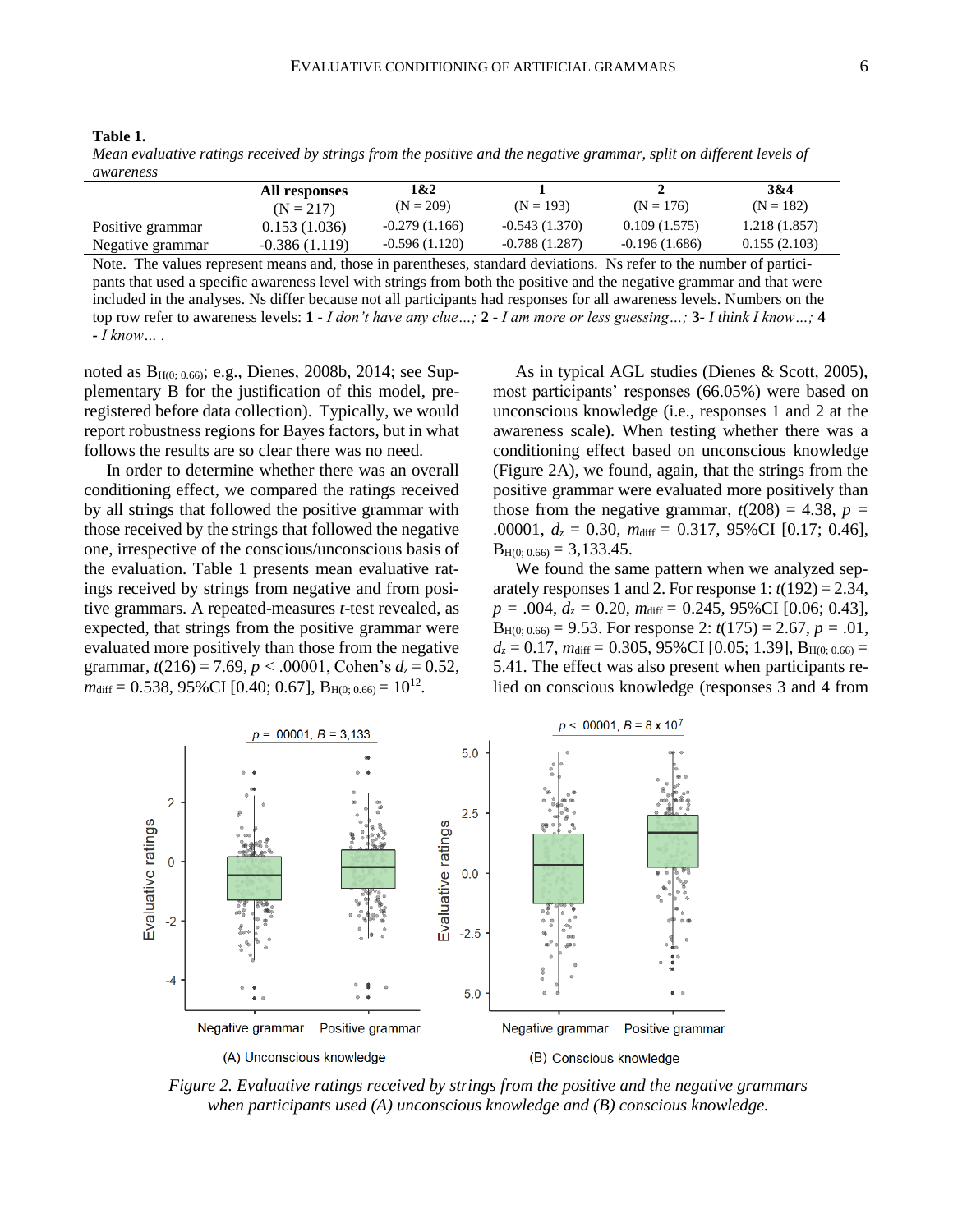the awareness scale; Figure 2B),  $t(181) = 6.35$ ,  $p <$ .00001,  $d_z = 0.47$ ,  $m_{\text{diff}} = 1.06$ , 95%CI [0.73; 1.39],  $B_{\text{H}(0)}$ ;  $_{0.66)}$  = 8 x 10<sup>7</sup>. Finally, we found that the conditioning effect based on conscious knowledge was higher than that based on unconscious knowledge,  $t(173) = 4.60$ , *p <* .00001, *d<sup>z</sup>* = 0.35, *m*diff*=* 0.822*,* 95%CI [0.47; 1.18],  $B<sub>U(0; 1.59)</sub> = 11,993$ . This Bayesian test was conducted with a different prior (see Supplementary B).

In sum, we found strong support for (i) an overall conditioning effect, (ii) an effect based on unconscious knowledge, (iii) an effect based on conscious knowledge, and (iv) that the conscious effect was higher than the unconscious one.

#### **Discussion**

The present study is one of the first to show evidence for EC of complex structures. Moreover, it offers evidence that the EC effect generalizes to new stimuli that follow the conditioned structures, even in the absence of subjective awareness of the structures, contradicting previous studies that found affective processing only in the presence of awareness (e.g., Lähteenmäki, Hyönä, Koivisto, & Nummenmaa, 2015). However, consistent with the previous literature, the effect was significantly stronger in the presence of conscious knowledge, supporting the idea that awareness is an important moderator of EC (e.g., Hofmann et al., 2010).

While we believe that the present study can contribute to the discussions regarding the role of awareness in EC and, more broadly, in affective phenomena, it departs substantially from the existing approaches in EC research: First, we did not condition individual stimuli, but structures followed by stimuli. Consequently, a second difference was that we did not measure whether participants remembered consciously the valence the evaluated strings were paired with (as they were not paired directly with any US), but we evaluated whether participants were aware of the structures (i.e., of the contingencies between elements of the grammars and valence) that make each string likeable/dislikeable. Third, we subscribed to a subjective definition and measurement of awareness, while most previous studies on the relationship between EC and awareness have used objective measurements. In sum, we consider that the present study provides evidence for a new phenomenon in the family of EC effects, where participants like or dislike a previously unseen stimulus, because the stimulus follows an emotionally-loaded structure that participants are subjectively-unaware of.

#### **Limitations**

Even though we took several measures for ensuring that our assessment of awareness is reliable and sensitive, it still has several limitations: First, we cannot rule out the possibility that participants inferred, post-hoc, parts of the regularities that were associated with positive and with negative affect. For instance, in the test phase, they could notice that a specific group of letters always triggers negative affect. Hence, after observing this relationship, they responded that they know what makes the string negative. Therefore, even though conscious knowledge did not play a role in their evaluation (as it emerged post-evaluation), this would count, according to our scale, as an evaluation based on conscious knowledge. This limitation could lead to an underestimation of the unconscious EC effect, because some evaluations sustained by unconscious knowledge would be attributed to conscious knowledge (cf, e.g., Sweldens et al., 2014).

Second, it is possible that our awareness measure did not disentangle all types of knowledge that could sustain participants' evaluations. Specifically, unconscious knowledge could produce generalized EC effects based on two routes. Let's assume that a participant has to evaluate the string XMXRTVM, which follows the positive grammar, and gives it a positive rating. First, this could be because the participant holds an unconscious association, say, between the trigram RTV and the positive valence. In this case, the participant holds no conscious knowledge of the association between elements of the grammar and the emotion, so she should use level 1 of the awareness scale (I don't have any clue…). In a second case, the participant has learned unconsciously something about the grammar's configuration (e.g., TV appeared after R), and, based on her unconscious knowledge of the grammar's configuration (TV after R), she might be able to judge consciously that the string is somehow similar to the strings paired with positive images (even though she doesn't know what makes it similar to those strings; e.g., Dienes & Scott, 2005; Norman & Price, 2012). In these situations, participants would be likely to use level 3 of the awareness scale (*I think I know…*) but, since they cannot fully express the reasons for liking (they do not know what makes the string belong to those paired with positive images), they could also use level 2 *(I am more or less guessing…).* Even in this case, the fact that the conscious judgment of similarity was based on unconscious knowledge of the grammars, enables us to draw the conclusion that the detected EC effect was influenced by non-conscious structures (see, for more details, the distinction between structural and judgment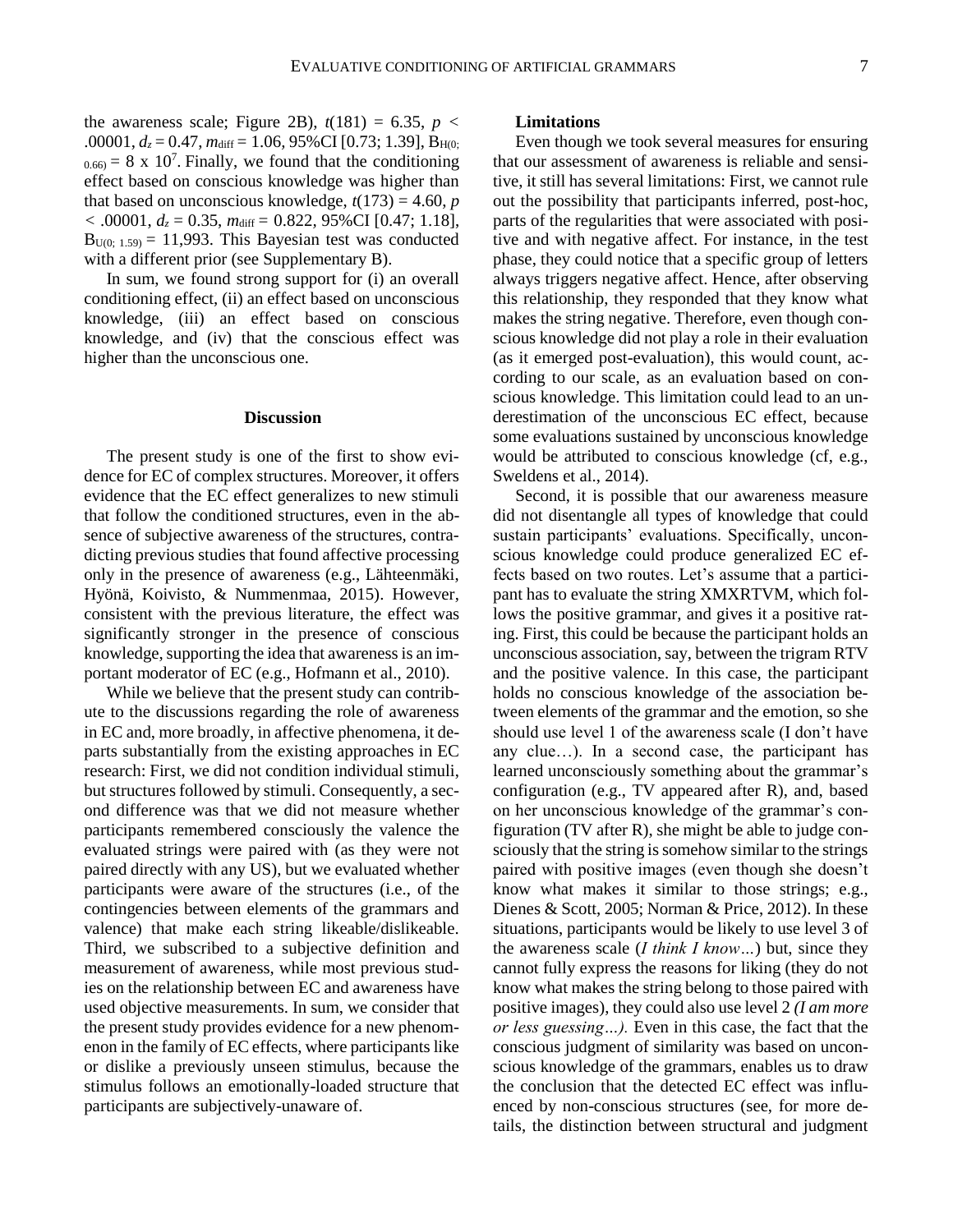knowledge from the AGL literature; Dienes & Scott, 2005). Moreover, the effect appeared even when we excluded responses based on level 2 of the scale, and took into consideration only evaluations based on response 1 (*I don't have any clue about what makes it likeable/dislikeable*), which was designed to exclude any type of conscious knowledge.<sup>4</sup>

Also, the AGL task has been criticized on the grounds that participants can discriminate strings from the two grammars not necessarily by acquiring complex structures, but by identifying bigrams and trigrams (i.e., successions of two or three letters) that differ between the grammars. Furthermore, since these bigrams and trigrams are relatively simple, they are relatively easy to be detected consciously, thus they are sometimes represented explicitly (cf. Dulany, Carlson, & Dewey, 1984; Perruchet & Pacteau, 1990). However, several studies from the past decades, using various implicit learning tasks, have found that even when the regularities are solely at the level of bigrams and trigrams, most of participants' knowledge is still implicit (e.g., Fu, Dienes, & Fu, 2012; Gomez, 1997; Ling et al., 2018). Thus, it is unwarranted to assume that if participants learn bigrams and trigrams, learning is, *ipso facto*, conscious. In the same vein, all previous AGL studies that have used the very same grammars and the very same acquisition and test strings that we used, consistently found evidence for implicit learning (Dienes et al., 1995; Wan, Dienes, & Fu, 2008; Norman, Price, & Jones, 2011; Norman et al., 2016, 2019). Finally, we conducted additional (non-preregistered) analyses on our data which show that, while liking is indeed predicted by bigrams and trigrams, it is also predicted by more complex and abstract types of knowledge, which are, presumably, more difficult to be consciously detected (see Supplementary B).

#### **Implications and future directions**

 $\overline{a}$ 

A propositional account would have difficulties in fully explaining a conditioning effect when participants have no conscious knowledge of the structures present in a string, since the formation of propositions is assumed to be applicable only to conscious contents (e.g., De Houwer, 2018). For situations discussed above, in which participants were, presumably, aware that the string is somehow related to the strings paired with a valence, but were not aware of the grammar elements that gave this similarity, relating the string with a valence could be explained by the formation of conscious propositions (e.g., since the string is more similar to those paired with positive valence, the string is pleasant/likeable). However, the acquisition of unconscious structures, which were responsible for ensuring the similarity, cannot be explained by the formation of propositions, but rather by the formation of associations between the elements of the grammar. Cases where participants lacked any kind of conscious knowledge leave even less room for an influence of propositions, but, again, these situations might be explained by the unconscious formation of associations between elements of the grammar, and between elements of the grammar and a valence (e.g., Greenwald & De Houwer, 2017; see Corneille & Stahl, 2019, for a discussion). More precise data on the conscious/unconscious status of all types of knowledge acquired in this task (knowledge of the grammars, knowledge of the grammar-valence contingencies) would also enable more precise discussions regarding the nature of the representations responsible for the detected generalized EC effect.

Beyond the EC literature, our results are also compatible with those from research on *affect misattribution* (e.g., Schwarz & Clore, 1983, 2003; but see Simonsohn, 2014 and Cummins, Hussey, & Hughes, 2019), which has claimed that participants are not always able to identify accurately what influences their affective responses. For example, they can attribute their negative affect to a low life satisfaction, even though the negative affect was actually generated by a rainy weather (Schwarz & Clore, 1983). Thus, in these studies, participants exhibit affective influences from stimuli they are aware of (e.g., they are aware that the weather is rainy), while being unaware of their influence (i.e., think something else exerts the influence). Our study presents a particular case of incapacity to consciously detect the causes for one's affective evaluations, in which the causes are newly-acquired, conditioned, structures, and in which the influence is generalized to previously-unseen stimuli that fit those structures. Moreover, in the present study, the causes themselves (i.e. the associations between elements of the

<sup>4</sup> We consider very unlikely a more extreme scenario, in which participants evaluated the string as pleasant because it was similar to the strings paired with positive images, and *were also aware of the elements that make it is similar to the positively-conditioned strings*, but systematically responded that they have no idea what

makes the string positive . This scenario would invalidate our conclusion, that nonconscious structures had an influence on the EC effect, but given the measures we took for ensuring the validity of our awareness scale, we consider it highly implausible.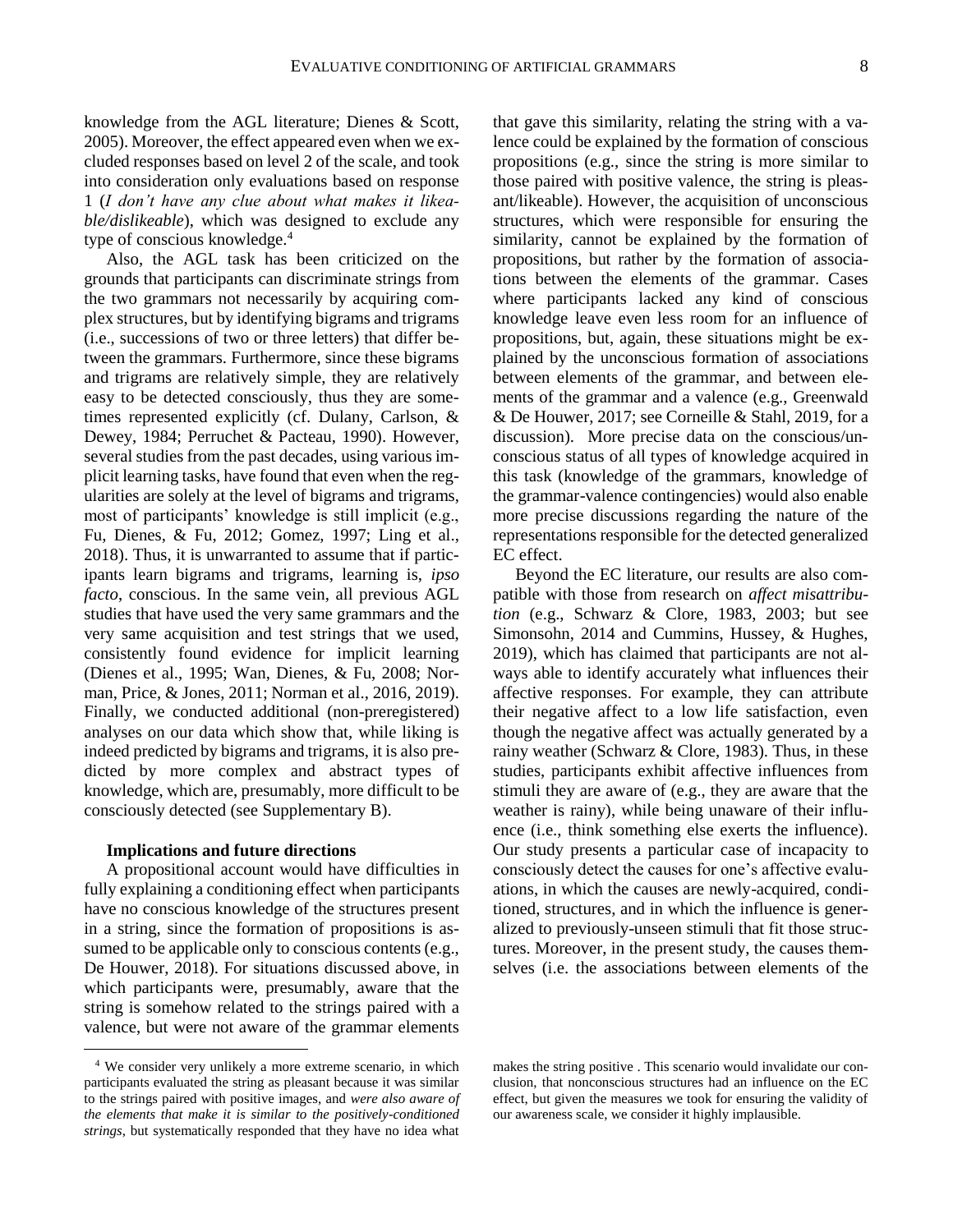grammar and a valence) were unaware, not only their influence.<sup>5</sup>

Future studies should try to assess awareness for different components that can contribute to the detected EC effect: In addition to awareness of the relations between elements of the grammar and the valence, they should also assess awareness *that a string belongs* to the positively- or to the negatively-conditioned grammar and awareness of *the grammar elements that makes the string belong* to that grammar. This would help to determine whether, as explained above, the combination of unconscious knowledge of the grammars but with conscious knowledge of the similarity (Dienes & Scott, 2005), is indeed involved in producing the EC effect.

Future studies could also investigate additional characteristics of the revealed EC effect, such as its automaticity or controllability. For instance, in affectivepriming tasks, stimuli with emotional valence automatically enhance the detection of stimuli with the same valence (Fazio, Sanbonmatsu, Powell, & Kardes, 1986; Ivanchei & Asvarich, 2018). Using the present paradigm, participants might undergo an affective-priming task in which primes could be new strings that follow the positive or the negative grammar. Another approach would be to adopt process-dissociation methods, as those often used in AGL (e.g., Norman et al., 2016) and EC research (e.g., Hütter et al., 2014), and to test whether participants can voluntarily control the influence of the acquired structures.

Other essential properties regard the malleability of consciously- and unconsciously-based EC effects. It would be important to determine whether extinction of the EC effect is achieved in different time frames when the effect is sustained by conscious versus unconscious knowledge; or whether, for example, there are differences in the amount of exposure needed to positively condition a structure that has been initially conditioned negatively, as a function of conscious versus unconscious status of knowledge or of the associative versus propositional representations sustaining the EC effect (cf. Mann, Kurdi, & Banaji, 2019).

In conclusion, the present study proposes a novel experimental paradigm in EC research, in which evaluations are based on structures, provides evidence that

 $\overline{a}$ 

EC effects can generalize in the absence of subjective awareness of the conditioned structures, and, more generally, that subjectively non-conscious structures can influence affective responses.

#### **Context of the Research**

We are often able to evaluate whether a sentence is grammatically correct or incorrect, even without being able to explain why it is so. Thus, our evaluations can be based on complex non-conscious knowledge about word associations permitted by a certain language. Can knowledge that we are unaware of also influence our affective evaluations? We show in this study that we can learn very complex associations between neutral stimuli and positive or negative emotions, and that these associations can remain outside awareness, but still influence our affective judgments.

For research on unconsciously-based affective phenomena, this approach based on learning complex associations presents advantages over existing methods: it permits the use of strong, supraliminal, stimuli (as opposed to the methods using subliminal exposure), and, also, it keeps participants unaware of the regularities in most of the trials (as opposed to some of the studies using simple CS-US relations). Accordingly, while not without limitations (e.g., it doesn't afford a direct manipulation of awareness, as in the case of subliminal exposure), it could complement existing approaches in the study of unconscious emotional learning.

We are interested to test in future studies whether unconscious evaluative and fear conditioning based on such complex structures can occur in more ecologically-relevant contexts, with regards to more realistic stimuli (e.g., with regards to complex behaviours of a virtual avatar).

<sup>5</sup> When the real causes are conscious (e.g., participants are aware that the weather is rainy), the misattribution effect is claimed to appear only when participants' attention is actively directed, via experimental manipulation, towards the mistaken cause (e.g., they are asked explicitly about their life satisfaction, but no mention is made about the weather). When the manipulation hints, even subtly, to the real causes (e.g., by asking participants about the weather), the misattribution effect is claimed to disappear (see also Cummins et

al., 2019). In contrast, in our task, participants' attention was actively directed towards the real causes for the evaluation (i.e., were told that the affective valence can be carried by groups or patterns of letters), thus we have little reason to suspect that in trials in which participants claimed to have no conscious knowledge, they were actually aware of the structures and were unaware only of their influence.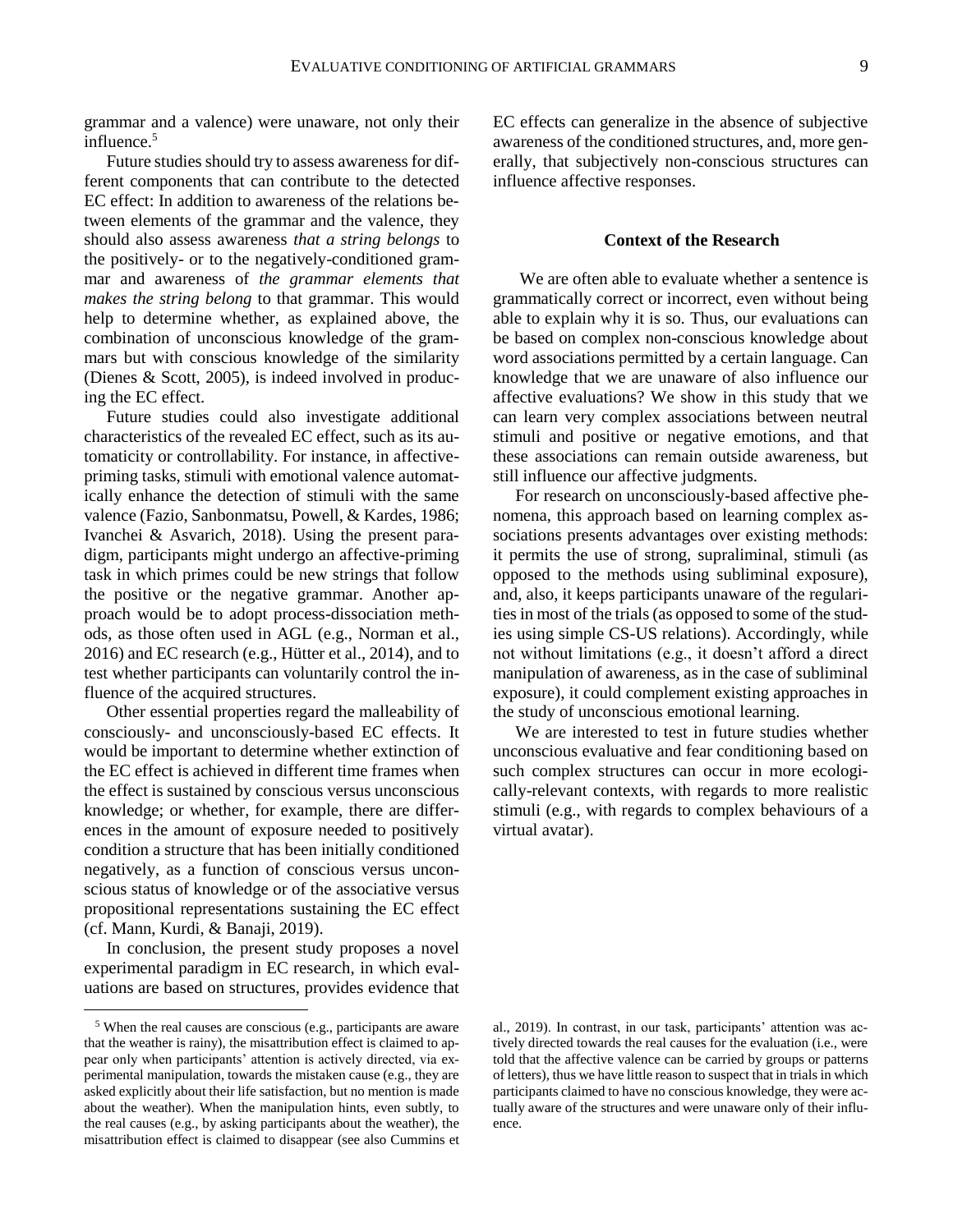#### **References**

- Anwyl-Irvine, A. L., Massonnié, J., Flitton, A., Kirkham, N., & Evershed, J. K. (2019). Gorilla in our Midst: An online behavioral experiment builder. *Behavior Research Methods.* Doi: https://doi.org/10.3758/s13428-019-01237-x
- Aust, F., Haaf, J. M., & Stahl, C. (2019). A memory-based judgment account of expectancy-liking dissociations in evaluative conditioning. *Journal of Experimental Psychology: Learning, Memory, and Cognition, 45*(3), 417-439. Doi: http://dx.doi.org/10.1037/xlm0000600
- Baars, B. J. (1997). *In the Theatre of Consciousness. The Workspace of the Mind*. New York, NY: Oxford University Press.
- Bradley, M. M., Codispoti, M., Sabatinelli, D., & Lang, P. J. (2001). Emotion and motivation II: sex differences in picture processing. *Emotion, 1*(3), 300-319.
- Brooks, L. R., & Vokey, J. R. (1991). Abstract analogies and abstracted grammars: Comments on Reber (1989) and Mathews et al. (1989*). Journal of Experimental Psychology: General, 120*(3), 316–323.
- Corneille, O., & Stahl, C. (2019). Associative attitude learning: A closer look at evidence and how it relates to attitude models. *Personality and Social Psychology Review, 23*(2), 161-189. Doi:<https://doi.org/10.1177/1088868318763261>
- Cummins, J., Hussey, I., & Hughes, S. (2019, May 21). The AM-Peror's New Clothes: Performance on the Affect Misattribution Procedure is Mainly Driven by Awareness of Influence of the Primes. Doi[: https://doi.org/10.31234/osf.io/d5zn8](https://doi.org/10.31234/osf.io/d5zn8)
- Dienes, Z. (2008a). Subjective measures of unconscious knowledge. *Progress in Brain Research, 168*, 49-64.
- Dienes, Z. (2008b). *Understanding Psychology as a Science: An Introduction to Scientific and Statistical Inference*. New York, NY: Palgrave Macmillan.
- Dienes, Z. (2012). Conscious versus unconscious learning of structure. In P. Rebuschat & J. Williams (Eds), *Statistical Learning and Language Acquisition*. Mouton de Gruyter Publishers (pp. 337 - 364).
- Dienes, Z. (2014). Using Bayes to get the most out of non-significant results. *Frontiers in Psychology*, *5*, 781. Doi: https://doi.org/10.3389/fpsyg.2014.00781
- Dienes, Z., Altmann, G., Kwan, L., & Goode, A. (1995). Unconscious knowledge of artificial grammars is applied strategically. *Journal of Experimental Psychology: Learning, Memory, and Cognition*, *21*(5), 1322-1338. Doi:
	- http://dx.doi.org/10.1037/0278-7393.21.5.1322
- Dienes, Z., & Scott, R. (2005). Measuring unconscious knowledge: Distinguishing structural knowledge and judgment knowledge. *Psychological Research*, *69*(5-6), 338-351. Doi: <https://doi.org/10.1007/s00426-004-0208-3>
- De Houwer, J. (2018). Propositional models of evaluative conditioning. *Social Psychological Bulletin, 13(3), e28046.* Doi: <https://doi.org/10.5964/spb.v13i3.28046>
- Dulany, D. E., Carlson, R. A., & Dewey, G. I. (1984). A case of syntactical learning and judgment: How conscious and how abstract? *Journal of Experimental Psychology: General, 113*(4), 541-555. doi:10.1037/0096-3445.113.4.541
- Eder, A. B., Krishna, A., & Van Dessel, P. (*in press*). Operant Evaluative Conditioning. *Journal of Experimental Psychology: Animal Learning and Cognition*
- Fazio, R. H., Sanbonmatsu, D. M., Powell, M. C., & Kardes, F. R. (1986). On the automatic activation of attitudes. *Journal of Personality and Social Psychology*, *50*(2), 229-238. Doi: <http://dx.doi.org/10.1037/0022-3514.50.2.229>
- Fu, Q., Dienes, Z., & Fu, X. (2010). Can unconscious knowledge allow control in sequence learning?. *Consciousness and Cognition, 19*(1), 462-474.
- Glaser, T., & Kuchenbrandt, D. (2017). Generalization effects in evaluative conditioning: Evidence for attitude transfer effects from single exemplars to social categories. *Frontiers in Psychology*, *8*, 103[. https://doi.org/10.3389/fpsyg.2017.00103](https://doi.org/10.3389/fpsyg.2017.00103)
- Gomez, R. L. (1997). Transfer and complexity in artificial grammar learning. *Cognitive Psychology, 33*(2), 154-207.
- Greenwald, A. G., & De Houwer, J. (2017). Unconscious conditioning: Demonstration of existence and difference from conscious conditioning. *Journal of Experimental Psychology: General, 146*(12), 1705-1721. Doi: http://dx.doi.org/10.1037/xge0000371
- Hofmann, W., De Houwer, J., Perugini, M., Baeyens, F., & Crombez, G. (2010). Evaluative conditioning in humans: a metaanalysis. *Psychological Bulletin*, *136*(3), 390-421. Doi: <http://dx.doi.org/10.1037/a0018916>
- Hütter, M., Kutzner, F., & Fiedler, K. (2014). What is learned from repeated pairings? On the scope and generalizability of evaluative conditioning. *Journal of Experimental Psychology: General*, *143*(2), 631-643. Doi: <http://dx.doi.org/10.1037/a0033409>
- Hütter, M., Sweldens, S., Stahl, C., Unkelbach, C., & Klauer, K. C. (2012). Dissociating contingency awareness and conditioned attitudes: Evidence of contingency-unaware evaluative conditioning. *Journal of Experimental Psychology: General*, *141*(3), 539-557.
- Hütter, M., & Tigges, D. (2019). On the external validity of evaluative conditioning: Evaluative responses generalize to modified instances of conditioned stimuli. *Journal of Experimental Social Psychology*, *84*, 103824. <https://doi.org/10.1016/j.jesp.2019.103824>
- Ivanchei, I. I., & Asvarisch, A. (2018). The Nature Of Affect In The Structural Mere Exposure Effect*. National Research University Higher School of Economics, Working Papers, Series: Psychology* (No. WP BRP 99/PSY/2018).
- Ivanchei, I. I., & Moroshkina, N. V. (2018). The effect of subjective awareness measures on performance in artificial grammar learning task. *Consciousness and Cognition, 57*, 116-133. Doi: <https://doi.org/10.1016/j.concog.2017.11.010>
- Jacoby, L. L. (1991). A process dissociation framework: Separating automatic from intentional uses of memory. *Journal of Memory and Language, 30*(5), 513-541. Doi: [https://doi.org/10.1016/0749-596X\(91\)90025-F](https://doi.org/10.1016/0749-596X(91)90025-F)
- Jurchiș, R., Costea, A., Dienes, Z., Mircea, M., & Opre, A. (2019, November 13). Evaluative conditioning of artificial grammars (Supplementary information and preregistration). Retrieved from osf.io/5jgwp
- Kurdi, B., Lozano, S., & Banaji, M. R. (2017). Introducing the open affective standardized
- image set (OASIS). *Behavior Research Methods*, *49*(2), 457-470. Doi:<https://doi.org/10.3758/s13428-016-0715-3>
- Lähteenmäki, M., Hyönä, J., Koivisto, M., & Nummenmaa, L. (2015). Affective processing requires awareness. *Journal of Experimental Psychology: General*, *144*(2), 339-345. Doi: <http://dx.doi.org/10.1037/xge0000040>
- Lang, P. J., Bradley, M. M., & Cuthbert, B. N. (1997). International affective picture system
- (IAPS): Technical manual and affective ratings. *NIMH Center for the Study of Emotion and Attention*, 39-58.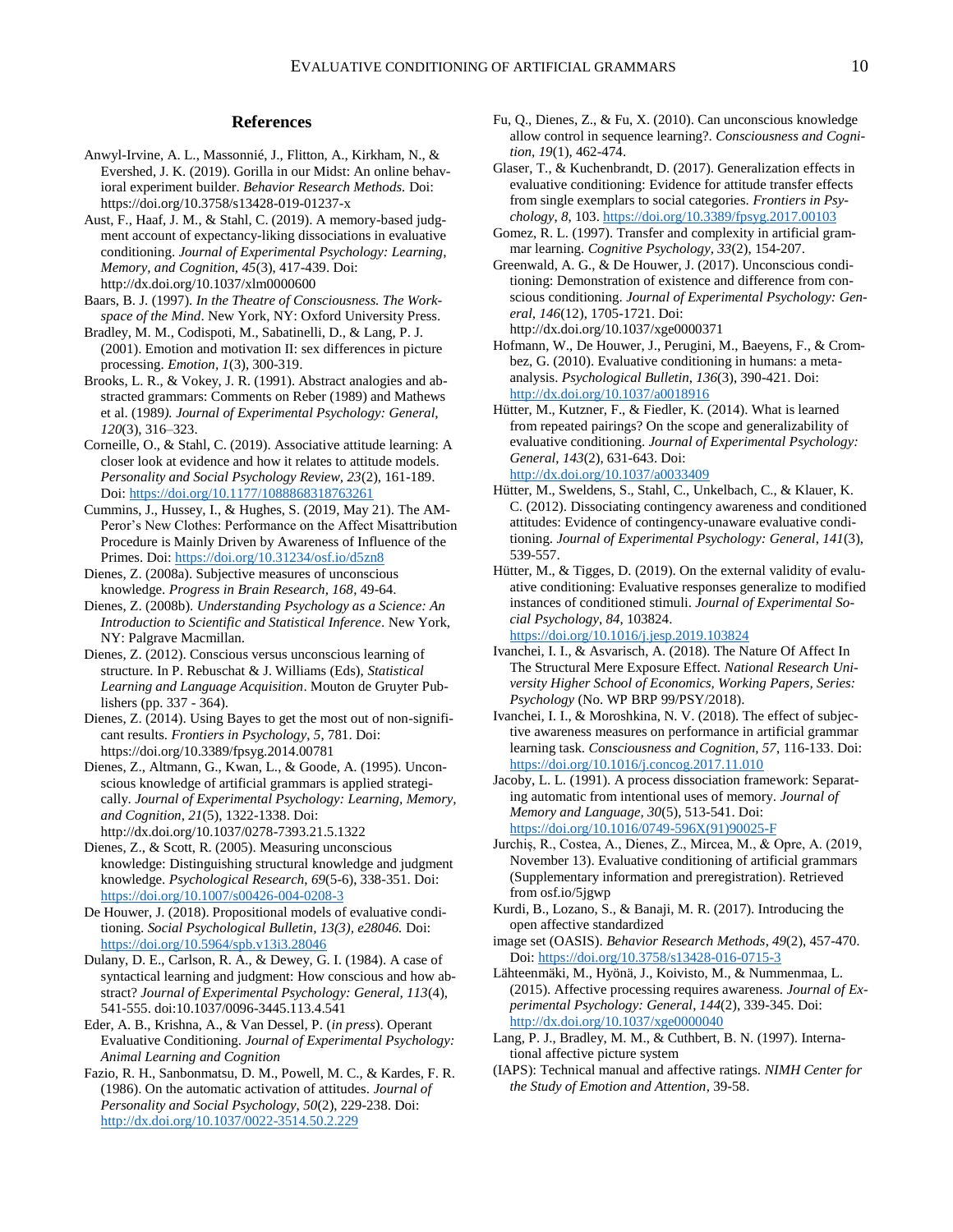LeDoux, J. E., & Hofmann, S. G. (2018). The subjective experience of emotion: a fearful view. *Current Opinion in Behavioral Sciences, 19*, 67-72. Doi: <https://doi.org/10.1016/j.cobeha.2017.09.011>

Leganes-Fonteneau, M., Scott, R., & Duka, T. (2018). Attentional responses to stimuli associated with a reward can occur in the absence of knowledge of their predictive values. *Behavioural Brain Research, 341*, 26-36. Doi: https://doi.org/10.1016/j.bbr.2017.12.015

Levey, A. B., & Martin, I. (1975). Classical conditioning of human 'evaluative' responses. *Behaviour Research and Therapy*, *13*(4), 221-226. Doi: [https://doi.org/10.1016/0005-](https://doi.org/10.1016/0005-7967(75)90026-1) [7967\(75\)90026-1](https://doi.org/10.1016/0005-7967(75)90026-1)

Ling, X., Zheng, L., Guo, X., Li, S., Song, S., Sun, L., & Dienes, Z. (2018). Cross cultural differences in implicit learning of chunks versus symmetries. *Royal Society Open Science, 5*, doi: <https://doi.org/10.1098/rsos.180469>

Lotz, A., & Kinder, A. (2006). Transfer in artificial grammar learning: The role of repetition information*. Journal of Experimental Psychology: Learning, Memory, and Cognition, 32*(4), 707-715.

Marchewka, A., Żurawski, Ł., Jednoróg, K., & Grabowska, A. (2014). The Nencki Affective

Picture System (NAPS): Introduction to a novel, standardized, wide-range, high-quality, realistic picture database. *Behavior Research Methods*, *46*(2), 596-610. Doi: <https://doi.org/10.3758/s13428-013-0379-1>

Mann, T. C., Kurdi, B., & Banaji, M. R. (2019). How effectively can implicit evaluations be updated? Using evaluative statements after aversive repeated evaluative pairings. *Journal of Experimental Psychology: General. h*ttps://doi.org/10.1037/xge0000701

Mercier, H., & Sperber, D. (2018). *The Enigma of Reason*. Cambridge, MA: Harvard University Press.

Meulemans, T., & Van der Linden, M. (1997). Associative chunk strength in artificial grammar learning. *Journal of Experimental Psychology: Learning, Memory, and Cognition, 23*(4), 1007 - 1028. doi:10.1037/0278-7393.23.4.1007.

Mierop, A., Hütter, M., & Corneille, O. (2017). Resource availability and explicit memory largely determine evaluative conditioning effects in a paradigm claimed to be conducive to implicit attitude acquisition. *Social Psychological and Personality Science, 8*(7), 758-767.

Newell, B. R., & Shanks, D. R. (2014). Unconscious influences on decision making: A critical review. *Behavioral and Brain Sciences, 37*(1), 1-19. Doi: 10.1017/S0140525X12003214

Norman, E., & Price, M. C. (2012). Social intuition as a form of implicit learning: Sequences of body movements are learned less explicitly than letter sequences. *Advances in Cognitive Psychology, 8*(2), 121-131. doi: 10.2478/v10053-008-0109-x

Norman, E., Price, M. C., & Jones, E. (2011). Measuring strategic control in artificial grammar learning. *Consciousness and Cognition, 20*, 1920-1929. Doi: https://doi.org/10.1016/j.concog.2011.07.008

Norman, E., Scott, R. B., Price, M. C., & Dienes, Z. (2016). The relationship between strategic control and conscious structural knowledge in artificial grammar learning. *Consciousness and Cognition*, *42*, 229-236[. https://doi.org/10.1016/j.con](https://doi.org/10.1016/j.concog.2016.03.014)[cog.2016.03.014](https://doi.org/10.1016/j.concog.2016.03.014)

[Norman, E., Scott, R. B., Price, M. C., Jones, E., & Dienes,](http://www.lifesci.sussex.ac.uk/home/Zoltan_Dienes/Norman%20et%20al%202019%20strategic%20control.pdf) 

[Z.](http://www.lifesci.sussex.ac.uk/home/Zoltan_Dienes/Norman%20et%20al%202019%20strategic%20control.pdf) (2019). Can unconscious structural knowledge be strategically controlled? In Cleeremans, A., Allakhverdov, V., & Kuvaldina, M. (Eds), Implicit learning: 50 years on. Routledge (pp 159-173).

- Olson, M. A., & Fazio, R. H. (2006). Reducing automatically activated racial prejudice through implicit evaluative conditioning. *Personality and Social Psychology Bulletin, 32*(4), 421-433. Doi:<https://doi.org/10.1177/0146167205284004>
- Paciorek, A., & Williams, J. N. (2015). Semantic generalization in implicit language learning. *Journal of Experimental Psychology: Learning, Memory, and Cognition, 41*(4), 989-1002.

Perruchet, P., & Pacteau, C. (1990). Synthetic grammar learning: Implicit rule abstraction or explicit fragmentary knowledge?. *Journal of Experimental Psychology: General*, 119(3), 264 275. doi:10.1037/0096-3445.119.3.264

Ramsøy, T. Z., & Overgaard, M. (2004). Introspection and subliminal perception. *Phenomenology and the Cognitive Sciences, 3*(1), 1-23.

https://doi.org/10.1023/B:PHEN.0000041900.30172.e8 Reber, A. S. (1967). Implicit learning of artificial grammars. *Journal of Verbal Learning and Verbal Behavior*, *6*(6), 855-863. [https://doi.org/10.1016/S0022-5371\(67\)80149-X](https://doi.org/10.1016/S0022-5371(67)80149-X)

Rosenthal, D. M. (2004). Varieties of higher-order theory. *Advances in Consciousness Research*, *56*, 17-44.

Schwarz, N., & Clore, G. L. (1983). Mood, misattribution, and judgments of well-being: Informative and directive functions of affective states*. Journal of Personality and Social Psychology, 45*(3), 513-523.

Schwarz, N., & Clore, G. L. (2003). Mood as information: 20 years later. *Psychological inquiry*, *14*(3-4), 296-303. Doi: <https://doi.org/10.1080/1047840X.2003.9682896>

Scott, R. B., & Dienes, Z. (2008). The conscious, the unconscious, and familiarity. *Journal of Experimental Psychology: Learning, Memory, and Cognition, 34*(5), 1264-1288. http://dx.doi.org/10.1037/a0012943

Scott, R. B., & Dienes, Z. (2010). Knowledge applied to new domains: The unconscious succeeds where the conscious fails*. Consciousness and Cognition, 19*(1), 391-398. <http://dx.doi.org/10.1037/a0012943>

Seth, A. K., Dienes, Z., Cleeremans, A., Overgaard, M., & Pessoa, L. (2008). Measuring consciousness: relating behavioural and neurophysiological approaches. *Trends in Cognitive Sciences*, *12*(8), 314-321. Doi: <https://doi.org/10.1016/j.tics.2008.04.008>

Shanks, D. R. (2005). Implicit learning. In K. Lamberts and R. Goldstone (Eds.), *Handbook of Cognition* (pp. 202-220). London, UK: Sage.

Shea, N., & Frith, C. D. (2019). The Global Workspace Needs Metacognition. *Trends in Cognitive Sciences,* 560-571. Doi: <https://doi.org/10.1016/j.tics.2019.04.007>

Simonsohn, U. (2015). Small telescopes: Detectability and the evaluation of replication results. *Psychological Science, 26*(5), 559-569. Doi[: https://doi.org/10.1177/0956797614567341](https://doi.org/10.1177/0956797614567341)

Stahl, C., & Unkelbach, C. (2009). Evaluative learning with single versus multiple unconditioned stimuli: The role of contingency awareness. *Journal of Experimental Psychology: Animal Behavior Processes, 35*(2), 286-291.

Stahl, C., Unkelbach, C., & Corneille, O. (2009). On the respective contributions of awareness of unconditioned stimulus valence and unconditioned stimulus identity in attitude formation through evaluative conditioning. *Journal of Personality and Social Psychology, 97*(3), 404-420. doi: 10.1037/a0016196

Sweldens, S., Corneille, O., & Yzerbyt, V. (2014). The role of awareness in attitude formation through evaluative conditioning. *Personality and Social Psychology Review*, *18*(2), 187- 209. Doi:<https://doi.org/10.1177/1088868314527832>